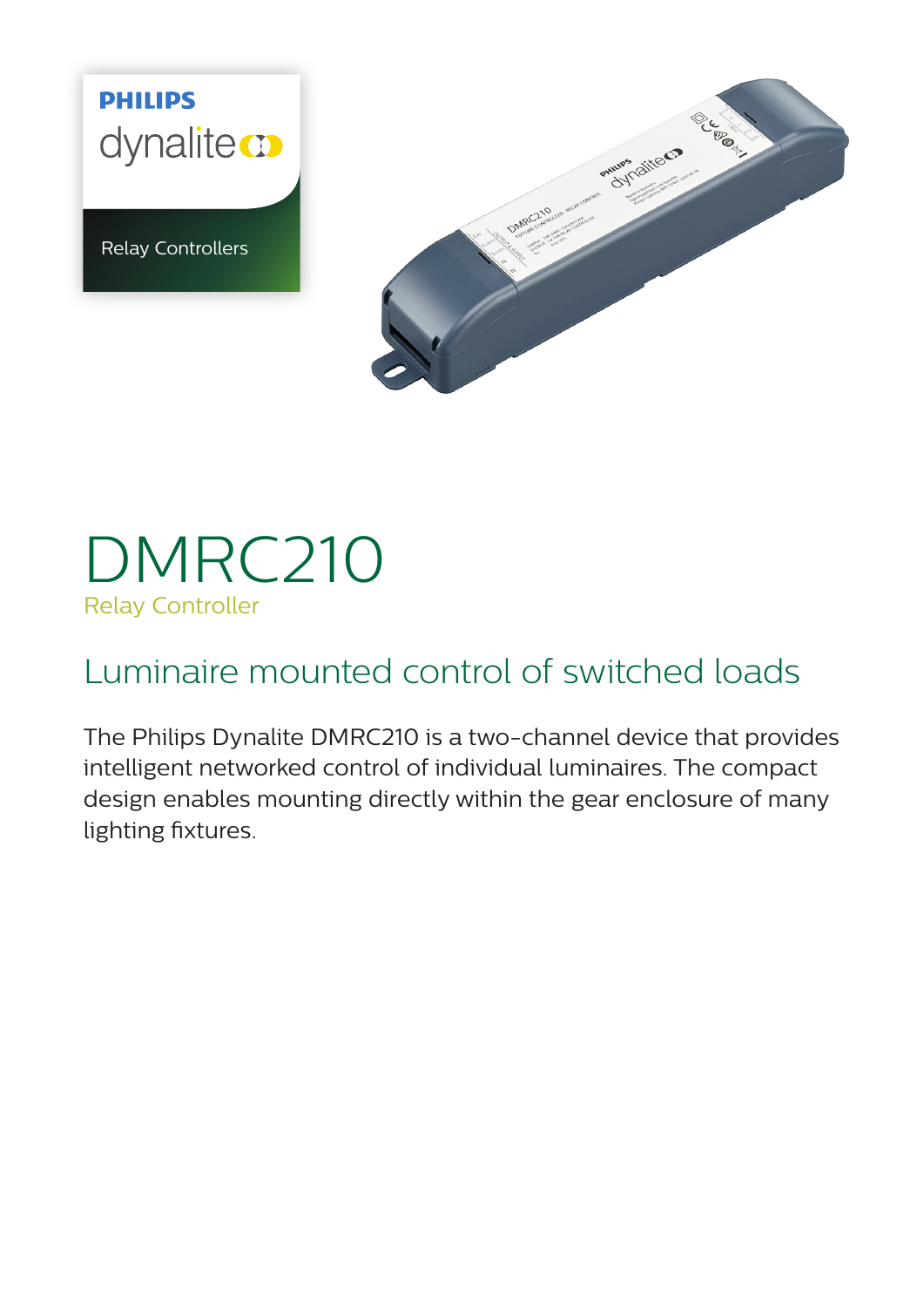# DMRC210

### Luminaire mounted control of switched loads

- **• Incorporates two relay outputs** Used to control mains supply to the fixture.
- **• Gear enclosure mounting** Compact design allows the device to be mounted directly within the gear enclosure of many light fittings.
- **• Fully rated device** Robust relays provide reliable control of difficult lighting loads.
- **• Inbuilt diagnostic functionality** Features Device Online/Offline status indication.

# Dimensions

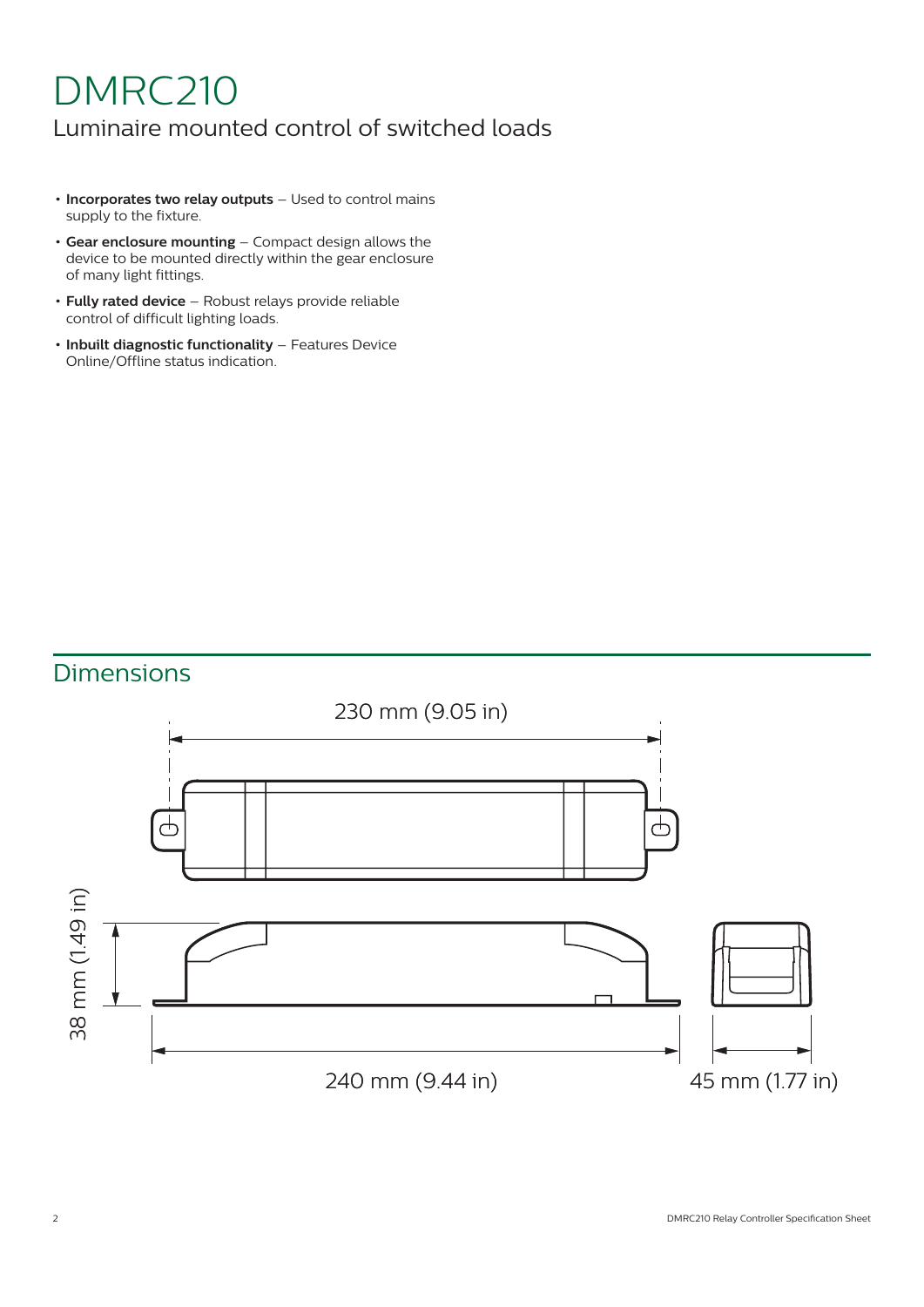Specifications<br>Due to continuous improvements and innovations, specifications may change without notice.



Relay Controller

#### **Electrical**

| Supply Type                   | Single-phase                                           |
|-------------------------------|--------------------------------------------------------|
| Supply Voltage                | 100-240 VAC                                            |
| Supply Current                | 20 A                                                   |
| Outputs                       | 2 x switched relay                                     |
| <b>Output Channel Current</b> | 10 A inductive (max)                                   |
| <b>Output Channel Ratings</b> | (See Page 4)                                           |
| DyNet DC Output Voltage       | 12 VDC                                                 |
| DyNet DC Output Current       | 150 mA<br>(supply for approximately 7 user interfaces) |

| Control              |                              |
|----------------------|------------------------------|
| Serial Ports         | 1 x RS485                    |
| Supported Protocols  | DyNet<br>DMX Rx              |
| DMX Rx Channels      |                              |
| Diagnostic Functions | Device online/offline status |

### **Physical**

| 38 x 240 x 45 mm (1.49 x 9.05 x 1.77 in)              |
|-------------------------------------------------------|
| $0.19$ kg $(0.42$ lb)                                 |
| Double-insulated ABS plastic                          |
| 5 x screw terminal                                    |
| $2.5$ mm <sup>2</sup> (#12 AWG) (max)                 |
| 2 x screw terminal<br>Line In, Neutral                |
| 5 mm <sup>2</sup> (#10 AWG) (max)                     |
| 3 x screw terminal<br>Line Out 1, Line Out 2, Neutral |
| 5 mm <sup>2</sup> (#10 AWG) (max)                     |
|                                                       |

#### **Environment\***

| <b>Operating Temperature</b>  | 0 $\degree$ to 50 $\degree$ C ambient (32 $\degree$ to 122 $\degree$ F)       |
|-------------------------------|-------------------------------------------------------------------------------|
| Storage/Transport Temperature | $-25^{\circ}$ to 70 $^{\circ}$ C ambient (-13 $^{\circ}$ to 158 $^{\circ}$ F) |
| Humidity                      | 0 to 90% non-condensing                                                       |
| <b>IEC Pollution Degree</b>   |                                                                               |
|                               |                                                                               |

#### **Compliance**

Certification CE, RCM, UKCA, RoHS

\* For indoor installation only